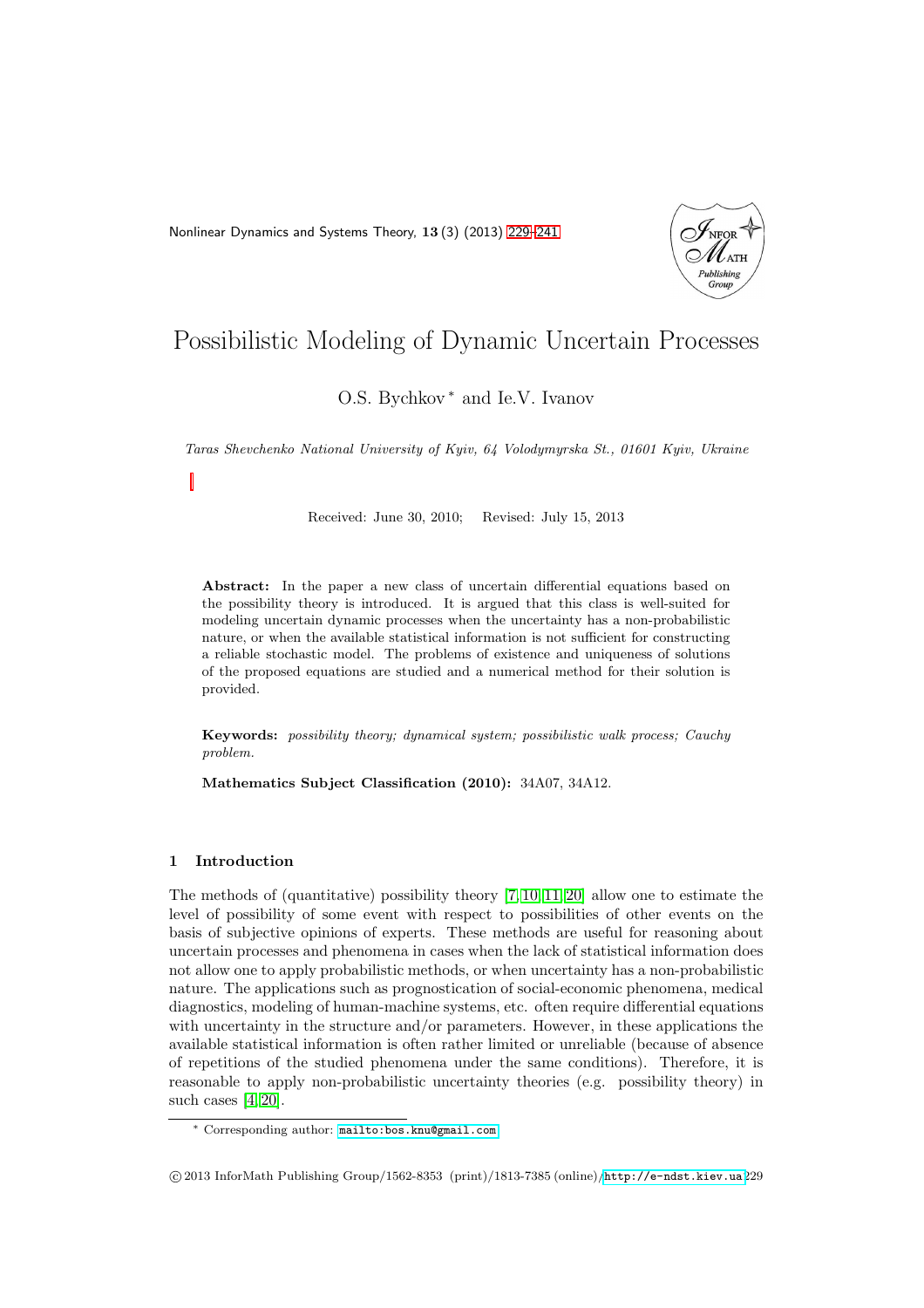#### 230 O.S. BYCHKOV AND IE.V. IVANOV

However, to the best of our knowledge, in the context of possibility theory a theory of uncertain differential equations has not been developed in the literature. In contrast, in the context of L. Zadeh's fuzzy set theory, fuzzy differential equations were studied extensively [\[2,](#page-11-5) [3,](#page-11-6) [8,](#page-11-7) [13](#page-11-8)[–16,](#page-12-1) [19\]](#page-12-2). Such studies often consider either ordinary differential equations with fuzzy parameters [\[15\]](#page-12-3), or equations of the evolution of a membership function [\[2,](#page-11-5) [12,](#page-11-9) [14,](#page-11-10) [15\]](#page-12-3). Although these approaches sometimes provide an alternative to stochastic modeling, they have some drawbacks. Differential equations with fuzzy parameters do not allow one to describe uncertain dynamic changes in the law of evolution (right-hand side of equation), because fuzzy parameters do not depend on time. The equations of evolution of membership function are not direct generalizations of ordinary differential equations. In most applications differential equations describe an evolution of the state of a system, but it is not obvious how to convert a state equation into an equation describing evolution of a membership function.

In this paper we propose a different approach to modeling of uncertain dynamics, which is based on possibility theory. We argue that it addresses the disadvantages of fuzzy differential equations described above.

Our class of possibilistic differential equations is based on the notion of a possibilistic walk process. Such equations can be considered as possibilistic analogs of stochastic Ito equations which have a wide range of applications in stochastic modeling. We will study the problems of existence and uniqueness of solutions of these equations and provide a numerical method for their solution.

### 2 Preliminaries

We will use the following framework of (quantitative) possibility theory  $[4, 7]$  $[4, 7]$ . Let X be a non-empty set of elementary events and  $(X, A)$ ,  $A \subseteq 2^X$  be a measurable space. The elements of A are called (compound) events.

**Definition 2.1** A possibility measure is a function  $P : \mathbf{A} \to [0, 1]$  such that

$$
P(\bigcup_{i \in I} A_i) = \sup_{i \in I} P(A_i)
$$

for any collection  $(A_i)_{i \in I}$  of elements of **A** such that  $\bigcup_{i \in I} A_i \in \mathbf{A}$ .

**Definition 2.2** A necessity measure is a function  $N : A \rightarrow [0, 1]$  such that

$$
N(\bigcap_{i \in I} A_i) = \inf_{i \in I} N(A_i)
$$
\n(1)

for any collection  $(A_i)_{i \in I}$  of elements of **A** such that  $\bigcap_{i \in I} A_i \in \mathbf{A}$ .

**Definition 2.3** A possibility space is a tuple  $(X, \mathbf{A}, P, N)$ , where P and N are respectively a possibility and necessity measure on the measurable space  $(X, \mathbf{A})$ .

**Definition 2.4** A possibility space  $(X, \mathbf{A}, P, N)$  is called regular, if  $P(X) = 1$ ,  $N(X) = 1$ , and  $N(A) = 1 - P(\neg A)$  for all  $A \subseteq X$  (where  $\neg A$  denotes the complement of a set  $A \subseteq X$ ).

**Definition 2.5** A possibility space  $(X, \mathbf{A}, P, N)$  is called complete, if  $\mathbf{A} = 2^X$  (the power set of  $X$ ).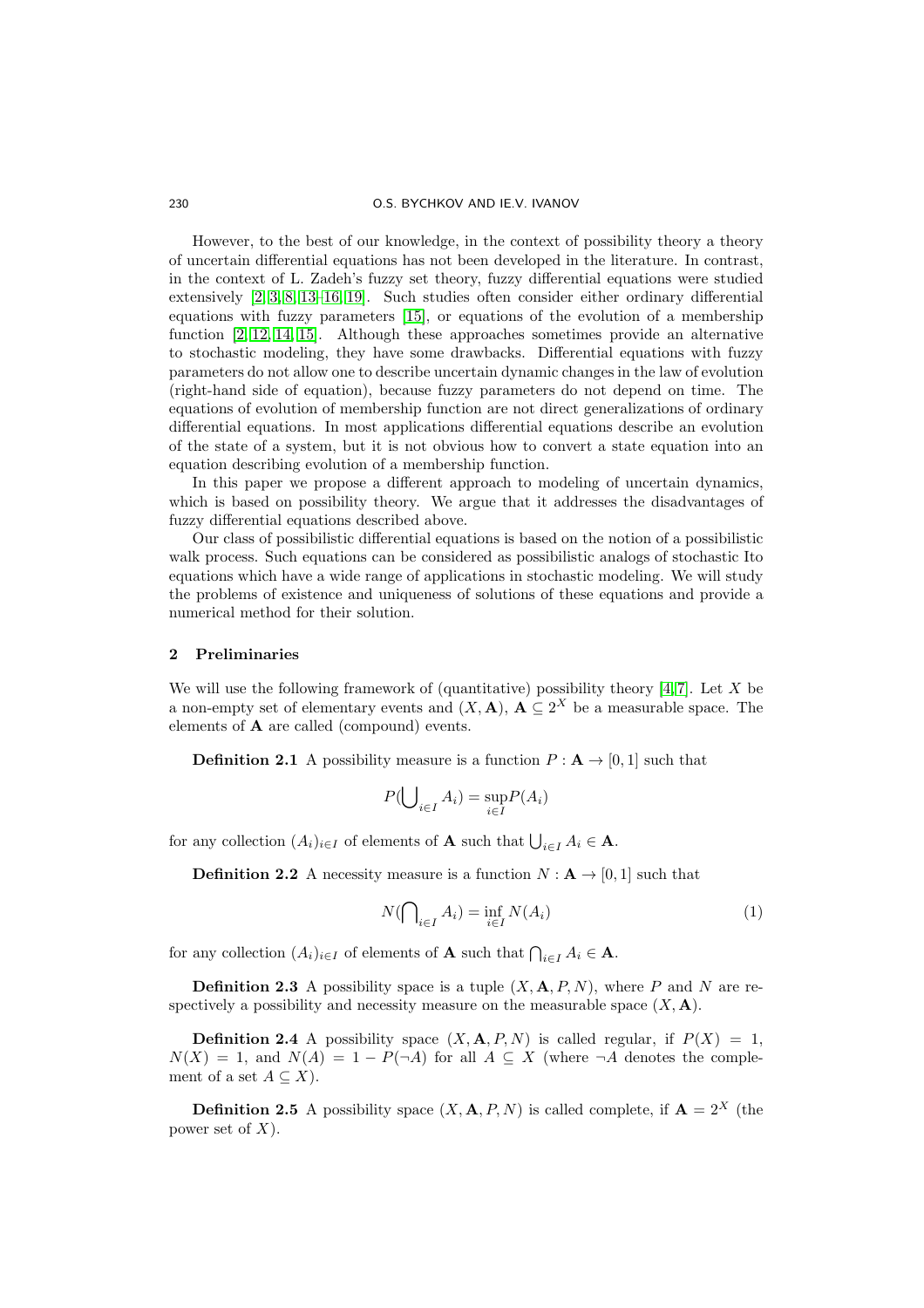The assumptions of the regular possibility space are rather standard and are used in many works on possibility theory  $[11, 20]$  $[11, 20]$ . It was shown in the work  $[5]$  that a regular possibility space  $(X, \mathbf{A}, P, N)$  can be embedded in some complete regular possibility space  $(X, 2^X, P', N')$ , where P' and N' are extensions of P and N. For this reason, in this article we will consider only complete regular possibility spaces.

Let us fix a complete regular possibility space  $(X, 2^X, P, N)$  and denote

$$
X_{\alpha} = \{ x \in X \mid P(\{x\}) > \alpha \}
$$

for each  $\alpha \in [0, 1]$ . In particular,  $X_0$  is the set of elementary events which have non-zero possibility.

Let  $\mathbb{R}_+ = [0, +\infty)$  and T be a finite or infinite interval in  $\mathbb{R}_+$ . Under our assumption of completeness of the possibility space we will use the following terminology:

- A possibilistic variable is a (total) function  $\xi: X \to Y$ ; if  $Y = \mathbb{R}$ , then  $\xi$  is called a scalar possibilistic variable; if  $Y = \mathbb{R}^d$  (where d is a natural number), then  $\xi$  is called a vector possibilistic variable.
- The *distribution* of a possibilistic variable  $\xi : X \to Y$  is a mapping  $\mu_{\xi} : Y \to [0, 1]$ such that  $\mu_{\xi}(y) = P\{x \in X \mid \xi(x) = y\}.$
- Possibilistic variables  $\xi_k : X \to Y_k$ ,  $k = 1, 2, ..., m$  are called non-interactive (independent), if the distribution  $\mu_{\xi_1,\xi_2,\dots,\xi_m}$  of the vector possibilistic variable  $(\xi_1, \xi_2, ..., \xi_m)$  satisfies the condition

$$
\mu_{\xi_1,\xi_2,\dots,\xi_m}(u_1,u_2,...,u_m) = \min\{\mu_{\xi_1}(u_1),\mu_{\xi_2}(u_2),...,\mu_{\xi_m}(u_m)\}\
$$

for all  $u_1 \in Y_1, u_2 \in Y_2, ..., u_m \in Y_m$ .

- A possibilistic process is a (total) function  $p: T \times X \to Y$ ; if  $Y = \mathbb{R}$ , then p is called a scalar process; if  $Y = \mathbb{R}^d$ , then p is called a vector process.
- A trajectory of a possibilistic process  $p: T \times X \to Y$  is a mapping  $t \mapsto p(t, x)$  for a fixed  $x \in X$ .
- the distribution of a process  $p: T \times X \to Y$  is a function  $F_p: 2^{T \to Y} \to [0, 1]$ , where

$$
F_p(q) = P(\{x \in X \mid \forall t \in T \, p(t, x) = q(t)\})
$$

for each function  $q: T \to Y$ , i.e.  $F_p(q)$  is a possibility of the event "q is a trajectory of  $p$ ".

• An  $\alpha$ -trajectory of p (where  $\alpha \in [0,1)$ ) is a function  $q: T \to Y$  such that  $F_p(q) > \alpha$ , i.e. q is a trajectory of p with a possibility level greater than  $\alpha$ .

We will abbreviate  $P({x \in X \mid pred(\xi(x))})$  as  $P{pred(\xi)}$ , where pred is some predicate. For example,  $P\{\xi = y\}$  will denote  $P(\{x \in X \mid \xi(x) = y\})$ . Also, we will usually omit the second argument (elementary event) of a possibilistic process. For example,  $P\{p(t) = 1\}$  will denote  $P(\{x \in X \mid p(t,x) = 1\}).$ 

We will denote by  $||.||$  the Euclidean norm on  $\mathbb{R}^d$ .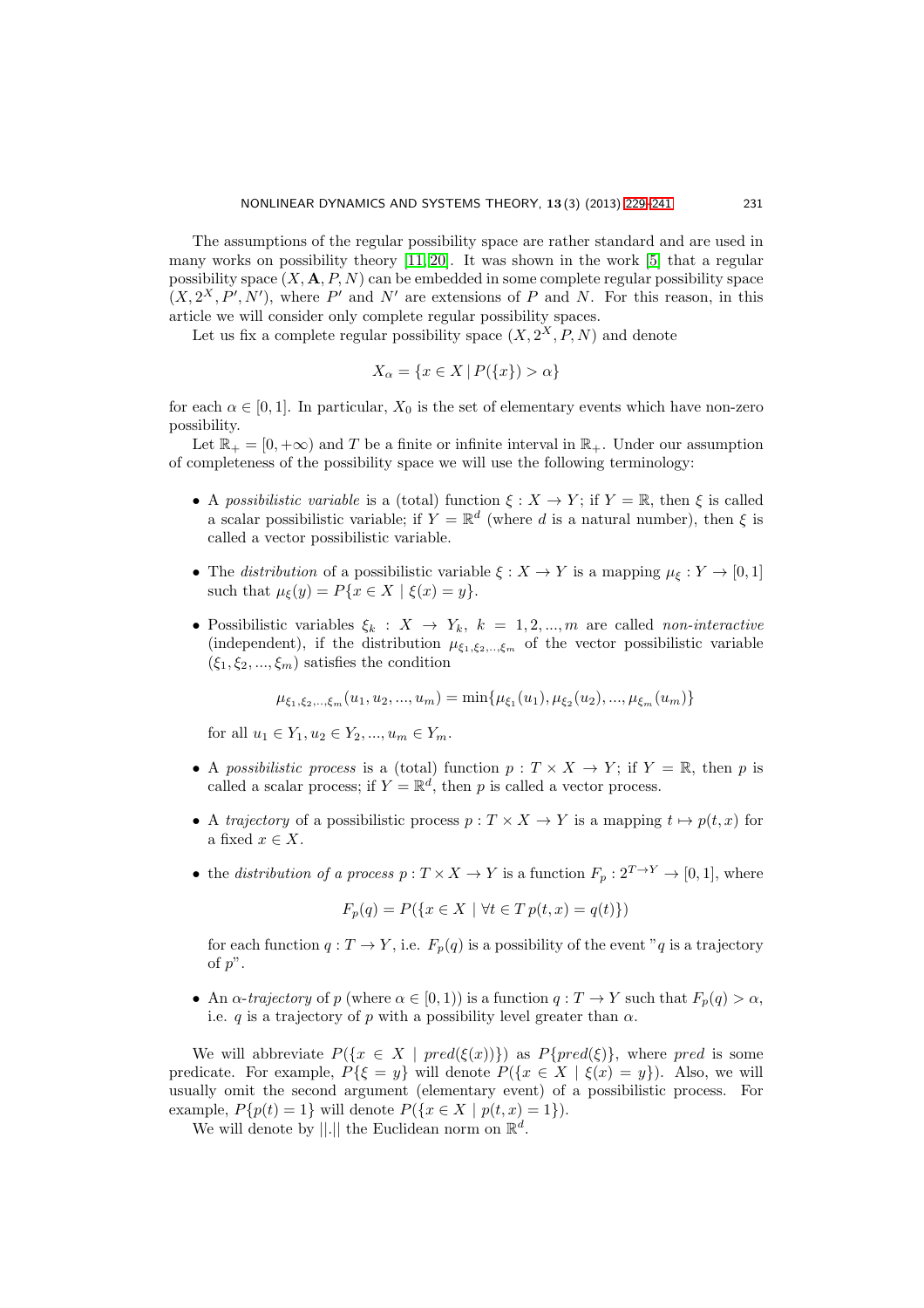**Definition 2.6** [\[4\]](#page-11-4). A possibilistic variable  $\xi : X \to \mathbb{R}^d$  is called normal, if its distribution has a form

$$
\mu_{\xi}(y) = \varphi\bigg(\bigg\|\Xi^{-1/2}(y-y_0)\bigg\|^2\bigg),\,
$$

where  $\varphi : \mathbb{R}_+ \to [0, 1]$  is a monotonically decreasing function such that  $\lim_{u \to +\infty} \varphi(u) = 0$ and  $\varphi(0) = 1$ ,  $y_0$  is a constant vector (mean value),  $\Xi$  is a positive-definite matrix (covariance-like matrix).

**Definition 2.7** [\[4,](#page-11-4)[20\]](#page-12-0). A possibilistic walk process  $w : \mathbb{R}_+ \times X \to \mathbb{R}^d$  is a possibilistic process such that:

- 1. w has non-interactive increments, i.e. for any time moments  $0 \le t_1 \le t_2 \le ... \le$  $t_{n+1}$ , the possibilistic variables  $w(t_{i+1}) - w(t_i)$ ,  $i = 1, 2, ..., n$  are non-interactive.
- 2. For each  $t_0 \geq 0$ ,  $t > t_0$ ,  $y, y_0 \in \mathbb{R}^d$  the transition possibility has a form

$$
P\{w(t) = y, w(t_0) = y_0\} = \varphi\left(\frac{\left\|\Xi^{-1/2}(y - y_0)\right\|^2}{t - t_0}\right),\,
$$

where  $\Xi$  (a covariance-like matrix of w) is a positive-definite matrix, and  $\varphi : \mathbb{R}_+ \to$  $[0, 1]$  (a distribution function of w) is a monotonically decreasing function such that  $\lim_{u\to+\infty}\varphi(u)=0$  and  $\varphi(0)=1$ .

3.  $w(0, x) = 0$ .

Possibilistic walk processes can be considered as analogs of stochastic Wiener processes. The existence of a possibilistic walk process was established in [\[6\]](#page-11-12), where it was proved that for any  $\varphi$  such that  $\lim_{u\to+\infty} \varphi(u) = 0$ ,  $\varphi(0) = 1$  and for any positive-definite matrix  $\Xi$  there exists a possibility space and a possibilistic walk process w such that  $\varphi$ is a distribution function of w and  $\Xi$  is a covariance-like matrix of w.

#### 3 Main Result

Let w be a scalar possibilistic walk process with  $\Xi = 1$  and a distribution function  $\varphi : \mathbb{R}_+ \to [0,1]$ . Let D be a domain in  $\mathbb{R}^d$  (where  $d \geq 1$ ), and  $a : \mathbb{R}_+ \times D \to \mathbb{R}^d$  and  $b : \mathbb{R}_+ \times D \to \mathbb{R}^d$  be continuous mappings. Let  $(t_0, y_0) \in \mathbb{R}_+ \times D$ .

<span id="page-3-2"></span>We will use the following lemma to construct our class of possibilistic differential equations:

**Lemma 3.1** [\[6\]](#page-11-12). For each  $\alpha \in [0,1]$ ,  $t \in \mathbb{R}_+$ , and  $x \in X_\alpha$ , the trajectory  $t \mapsto w(t, x)$ is locally absolutely continuous and satisfies the following inequality almost everywhere on  $\mathbb{R}_+$  (with respect to Lebesgue measure):

$$
\left|\frac{\partial w(t,x)}{\partial t}\right| \le \sqrt{\varphi^{-1}(\alpha)}.
$$

Consider the following initial-value problem with parameter  $x \in X$ :

<span id="page-3-0"></span>
$$
dy(t,x) = a(t, y(t,x))dt + b(t, y(t,x))dw(t,x),
$$
\n<sup>(2)</sup>

<span id="page-3-1"></span>
$$
y(t_0, x) = y_0,\tag{3}
$$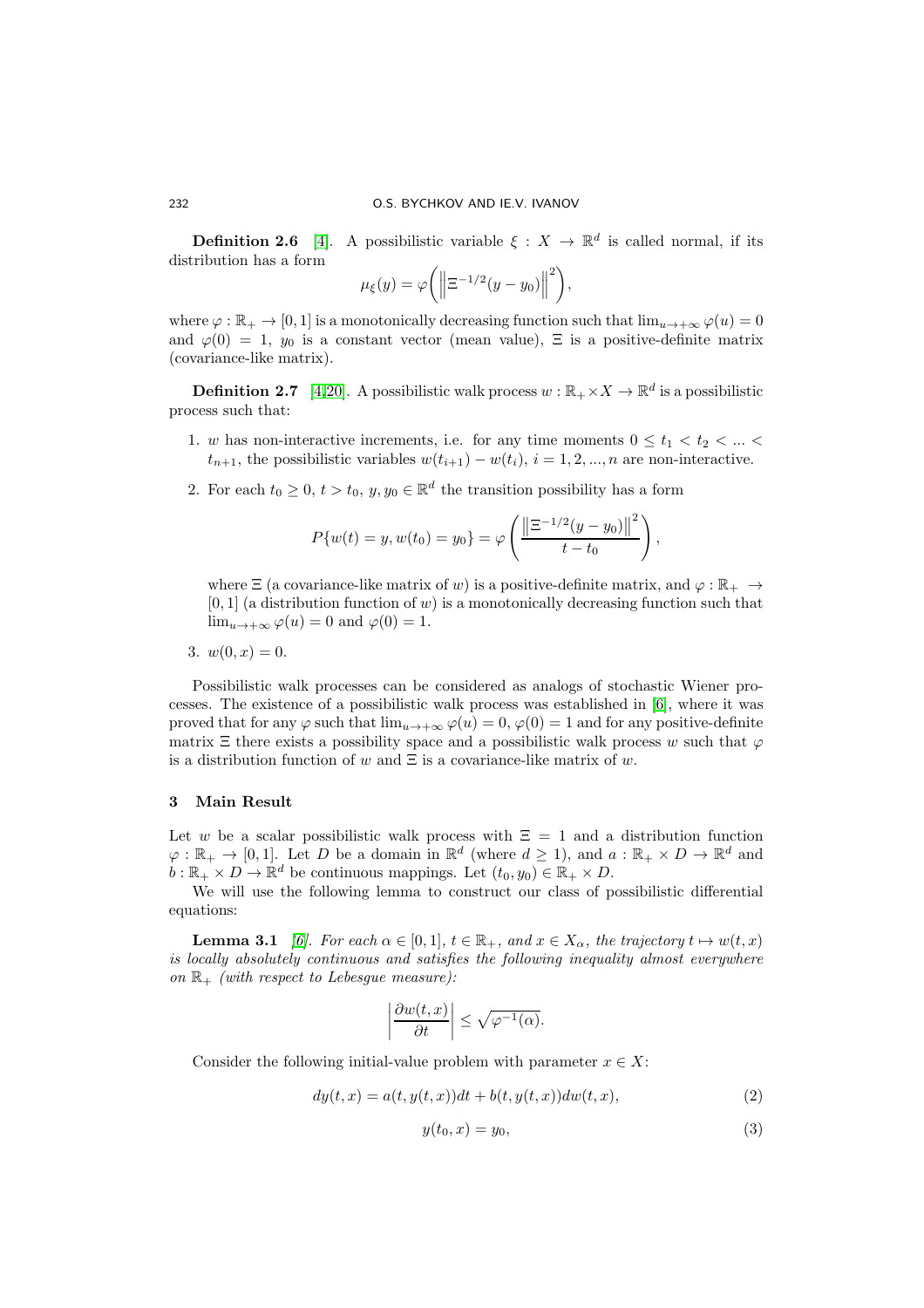or the same problem in the integral form:

<span id="page-4-0"></span>
$$
y(t,x) = y_0 + \int_{t_0}^t a(s, y(s,x))ds + \int_{t_0}^t b(s, y(s,x))dw(s,x).
$$
 (4)

<span id="page-4-3"></span>**Definition 3.1** An  $\alpha$ -solution (where  $\alpha \in [0, 1)$ ) of the problem [\(2\)](#page-3-0)-[\(3\)](#page-3-1) (or the prob-lem [\(4\)](#page-4-0)) on an interval  $I \subseteq \mathbb{R}_+$  is a possibilistic process  $y : I \times X \to D$  such that for each  $x \in X_\alpha$  the trajectory  $t \mapsto y(t, x)$  is locally absolutely continuous and satisfies [\(2\)](#page-3-0)-[\(3\)](#page-3-1) almost everywhere on  $I$  (in the sense of Lebesgue measure).

A solution of the problem [\(2\)](#page-3-0)-[\(3\)](#page-3-1) is a 0-solution of this problem.

We will use a special notion of uniqueness of solutions:

**Definition 3.2** The problem [\(2\)](#page-3-0)-[\(3\)](#page-3-1) (or the problem [\(4\)](#page-4-0)) has a unique  $\alpha$ -solution on I, if it has some  $\alpha$ -solution, and each two  $\alpha$ -solutions of  $(2)-(3)$  $(2)-(3)$  on I are equal on the set  $I \times X_{\alpha}$ . The problem [\(2\)](#page-3-0)–[\(3\)](#page-3-1) has a unique solution, if it has a unique 0-solution.

<span id="page-4-2"></span>Let us denote by  $B(y_0, r) = \{y \in \mathbb{R}^d \mid ||y - y_0|| \le r\}$  a closed ball in  $\mathbb{R}^d$ .

Theorem 3.1 (About existence and uniqueness of  $\alpha$ -solution) Assume that the functions  $a(t, y)$  and  $b(t, y)$  are continuous on the set  $C = I \times B(y_0, r)$ , where  $I = [t_0, t_0 + \Delta t], \Delta t > 0, r > 0,$  and satisfy Lipschitz condition with respect to y, i.e.

 $||a(t, y) - a(t, z)|| \le L||y - z||$ ,  $||b(t, y) - b(t, z)|| \le L||y - z||$ ,

for some constant  $L > 0$  and all  $t \in I$ ,  $y, z \in B(y_0, r)$ .

Let  $\alpha \in (0, 1)$ ,  $M_a = \max_{(t, y) \in C} ||a(t, y)||$ ,  $M_b = \max_{(t, y) \in C} ||b(t, y)||$ . Then the problem [\(2\)](#page-3-0)-[\(3\)](#page-3-1) has a unique  $\alpha$ -solution on  $[t_0, t_0 + h)$ , where

$$
h = \min\Bigg\{\frac{1}{2L}, \frac{1}{\sqrt{2L}\sqrt[4]{\varphi^{-1}(\alpha)}}, \frac{r}{M_a + \sqrt{\varphi^{-1}(\alpha)}M_b}, \Delta t\Bigg\}.
$$

**Proof.** Let us fix a number  $\epsilon \in (0,1)$  and denote  $I_{\epsilon} = [t_0, t_0 + \epsilon h]$ . Consider the space  $F_{\epsilon}$  of all continuous functions  $f: I_{\epsilon} \to B(y_0, r)$  such that  $f(t_0) = y_0$ . Let us define a uniform metric on this space:

$$
\rho_{\epsilon}(f,g) = \max_{t \in I_{\epsilon}} ||f(t) - g(t)||.
$$

Because  $B_{\epsilon}(y_0,r)$  is closed, it is a complete subspace of  $\mathbb{R}^d$ . Then the space of all continuous (and bounded) functions  $f: I_{\epsilon} \to \mathbb{R}^d$  with metric  $\rho_{\epsilon}$  is complete. Thus  $F_{\epsilon}$  is a (non-empty) complete metric space.

Let us fix an elementary event  $x_0 \in X_\alpha$  and consider the mapping  $\Phi_\epsilon : F_\epsilon \to (I_\epsilon \to I_\epsilon)$  $\mathbb{R}^d$ ) such that

$$
\Phi_{\epsilon}(f)(t) = y_0 + \int_{t_0}^t a(s, f(s))ds + \int_{t_0}^t b(s, g(s))dw(s, x_0).
$$

For each  $f \in F_{\epsilon}$  the function  $t \mapsto \Phi_{\epsilon}(f)(t)$  is defined and continuous  $I_{\epsilon}$ , because  $h \leq \Delta t$ ,  $s \mapsto a(s, f(s))$  and  $s \mapsto b(s, f(s))$  are continuous on  $I_{\epsilon}$ , and the trajectory  $s \mapsto w(s, x_0)$ is absolutely continuous on  $I_{\epsilon}$ .

<span id="page-4-1"></span>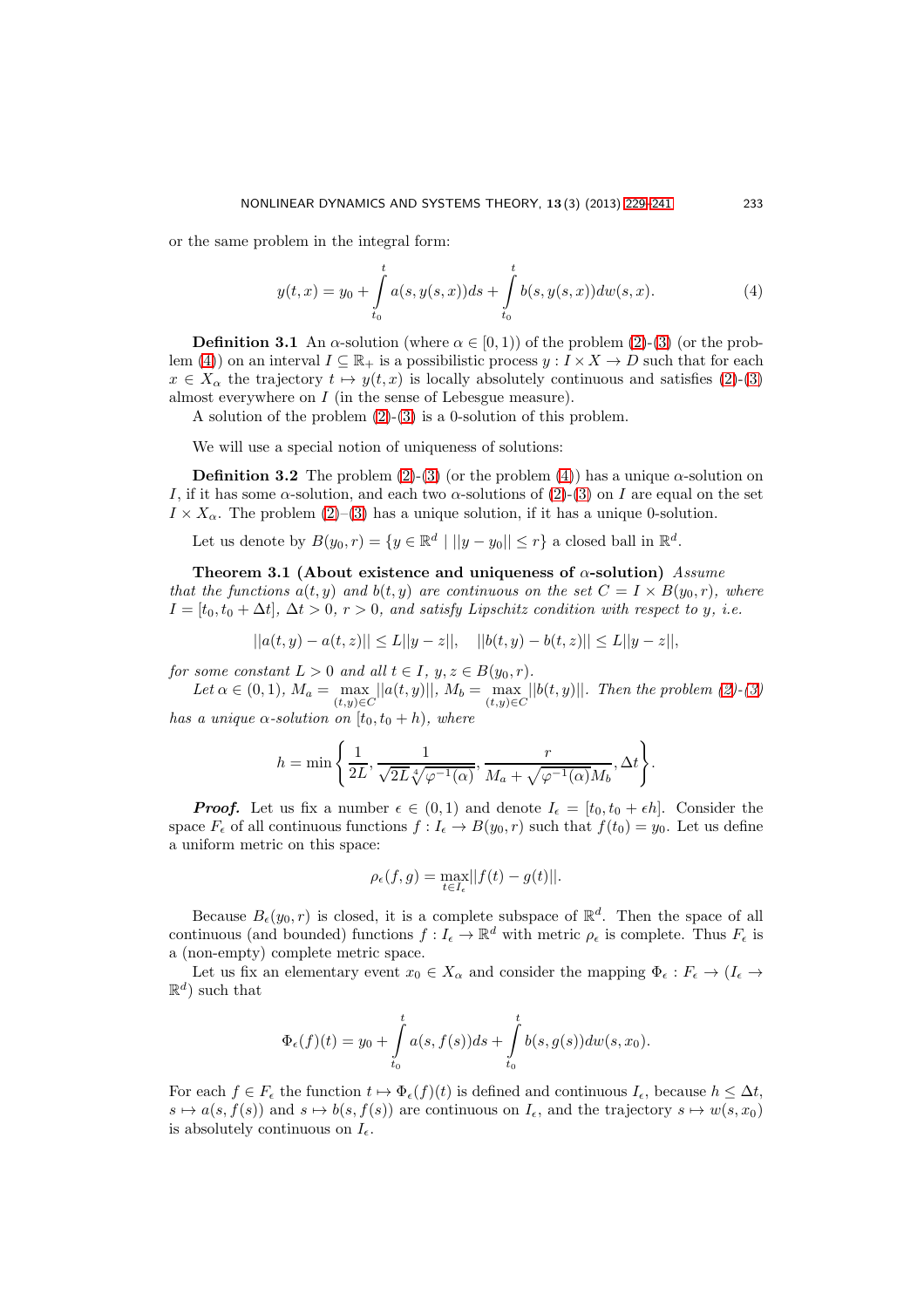Also, we have  $\Phi_{\epsilon}(f)(t_0) = y_0$  and for each  $t \in I_{\epsilon}$ ,

$$
||\Phi_{\epsilon}(f)(t) - y_0|| \le \sup_{t \in I_{\epsilon}} \left( \int_{t_0}^t ||a(s, f(s))|| ds + \int_{t_0}^t ||b(s, f(s))|| \left| \frac{\partial w(s, x_0)}{\partial s} \right| ds \right) \le
$$
  

$$
\le \epsilon h \left( \max_{(s, y) \in C} ||a(s, y)|| + \sqrt{\varphi^{-1}(\alpha)} \max_{(s, y) \in C} ||b(s, y)|| \right) =
$$
  

$$
= \epsilon h (M_a + \sqrt{\varphi^{-1}(\alpha)} M_b) \le \epsilon r < r
$$

by Lemma [3.1.](#page-3-2) Thus  $\Phi_{\epsilon}$  maps  $F_{\epsilon}$  to itself. Let us prove that  $\Phi_{\epsilon}$  is a contracting mapping. The Lipschitz condition implies that

$$
\rho_{\epsilon}(\Phi_{\epsilon}(f), \Phi_{\epsilon}(g)) \le \max_{t \in I_{\epsilon}} \left( \int_{t_0}^t ||a(s, f(s)) - a(s, g(s))||ds + \int_{t_0}^t ||b(s, f(s)) - b(s, g(s))|| \left| \frac{\partial w(s, x_0)}{\partial s} \right| ds \right) \le
$$
  

$$
\le \left( L + L\epsilon h \sqrt{\varphi^{-1}(\alpha)} \right) \epsilon h \rho(f, g) \le
$$
  

$$
\le 2L \max \left\{ \epsilon h, \sqrt{\varphi^{-1}(\alpha)} (\epsilon h)^2 \right\} \rho(f, g) \le \max \{ \epsilon, \epsilon^2 \} \rho(f, g),
$$

because  $h \leq \min\left(\frac{1}{2L}, \frac{1}{\sqrt{2L}\sqrt[4]{\varphi^{-1}(\alpha)}}\right)$ ). Then the mapping  $\Phi_{\epsilon}$  is contracting, because  $\epsilon \in (0, 1)$ . By the Banach fixed point theorem,  $\Phi$  has a unique fixed point. Obviously, this fixed point is absolutely continuous and satisfies [\(2\)](#page-3-0)-[\(3\)](#page-3-1) almost everywhere on  $I_{\epsilon}$ . On the other hand, it is easy to see that every absolutely continuous function which satisfies [\(2\)](#page-3-0)-[\(3\)](#page-3-1) almost everywhere on  $I_{\epsilon}$  is a fixed point of  $\Phi_{\epsilon}$ . Then because  $\epsilon \in (0,1)$ and  $x_0 \in X_\alpha$  are arbitrary, it is straightforward to show that the problem [\(2\)](#page-3-0)-[\(3\)](#page-3-1) has a unique  $\alpha$ -solution on  $[t_0, t_0 + h)$  in sense of Definition [3.2.](#page-4-1)  $\Box$ 

#### Theorem 3.2 (About global existence and uniqueness of solution)

Assume that the functions  $a(t, y)$  and  $b(t, y)$  are continuous on the set  $C = [t_0, +\infty) \times \mathbb{R}^d$ and satisfy a local Lipschitz condition with respect to y: there exists a continuous function  $L:(0,+\infty) \to (0,+\infty)$  such that

$$
||a(t, y) - a(t, z)|| \le L(r)||y - z||,
$$
  

$$
||b(t, y) - b(t, z)|| \le L(r)||y - z||,
$$

for all  $t \geq 0$ ,  $r > 0$ , and  $y, z \in B(y_0, r)$ . Assume that the functions  $a(t, y)$ ,  $b(t, y)$  satisfy the following growth conditions for some constant  $K > 0$ :

$$
||a(t, y)||^{2} \leq K\left(1 + ||y||^{2}\right),
$$
  

$$
||b(t, y)||^{2} \leq K\left(1 + ||y||^{2}\right).
$$

Then the problem [\(2\)](#page-3-0)-[\(3\)](#page-3-1) has a unique solution on  $[t_0; +\infty)$ .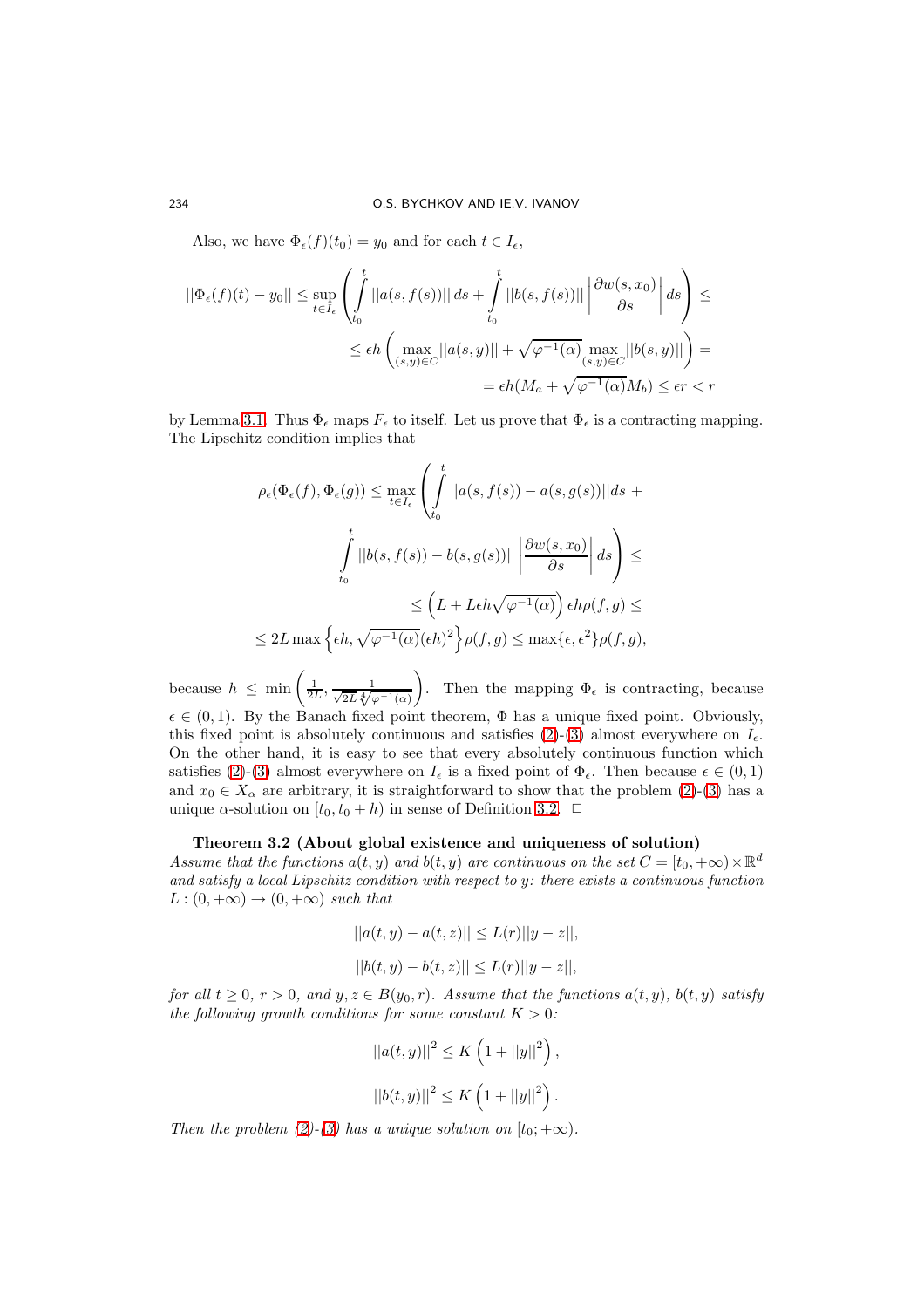**Proof.** Let us choose an arbitrary  $x_0 \in X_0$ . Then  $x_0 \in X_\alpha$  for some  $\alpha \in (0,1)$ . Assume that a function  $t \mapsto y(t, x_0)$  is defined (and continuous) on some segment  $I = [t_0, t_0 + h], h > 0$ , and satisfies [\(4\)](#page-4-0) on *I*. Then

$$
||y(t, x_0) - y_0|| \leq \int_{t_0}^t ||a(s, y(s, x_0))|| ds + \int_{t_0}^t ||b(s, y(s, x_0))|| \left| \frac{\partial w(s, x_0)}{\partial s} \right| ds.
$$

This inequality, the growth conditions, and Lemma [3.1](#page-3-2) imply that

<span id="page-6-1"></span>
$$
||y(t, x_0) - y_0|| \le \left(1 + \sqrt{\varphi^{-1}(\alpha)}\right) \int_{t_0}^t \left(1 + K||y(s, x_0)||^2\right)^{1/2} ds.
$$
 (5)

Then for all  $t \in I$ ,

$$
||y(t, x_0)|| \le R(t),
$$

where a scalar function  $R(t)$  satisfies the following Cauchy problem:

<span id="page-6-0"></span>
$$
R(t) = ||y_0|| + \left(1 + \sqrt{\varphi^{-1}(\alpha)}\right) \int_{t_0}^t \left(1 + KR(t)^2\right)^{1/2} ds.
$$
 (6)

It is easy to check that [\(6\)](#page-6-0) has the following solution defined for all  $t \geq t_0$ :

$$
R(t) = \frac{1}{\sqrt{K}} \sinh\left(\sqrt{K}(1 + \sqrt{\varphi^{-1}(\alpha)})(t - t_0) + \sinh^{-1}(\sqrt{K}||y_0||)\right)
$$

Thus any extension of  $t \mapsto y(t, x_0)$  from  $I = [t_0, t_0 + h]$  to  $[t_0, t_0 + h']$ ,  $h' > h$  which satisfies [\(4\)](#page-4-0) has a norm bounded from above by the function  $R(t)$ .

For each  $r > 0$  let us denote

$$
h(r) = \min\left\{\frac{1}{2L(r)}, \frac{1}{\sqrt{2L(r)}\sqrt[4]{\varphi^{-1}(\alpha)}}, \frac{r}{M(r) + \sqrt{\varphi^{-1}(\alpha)}M(r)}\right\},\,
$$

$$
M(r) = \sqrt{K(1 + (r + ||y_0||)^2)}.
$$

The growth conditions imply that

$$
\max_{t\geq 0, y\in B(y_0,r)} ||a(t,y)|| \leq M(r), \max_{t\geq 0, y\in B(y_0,r)} ||b(t,y)|| \leq M(r).
$$

Then from Theorem [3.1](#page-4-2) we have that for each  $t'_0 \ge t_0$ ,  $r' > 0$  and  $y'_0 \in \mathbb{R}^d$  such that  $B(y'_0, r') \subseteq B(y_0, r)$  the problem [\(2\)](#page-3-0) together with initial condition  $y(t'_0) = y'_0$  has a unique  $\alpha$ -solution  $y_{r',t'_0,y'_0}(t,x)$  on  $[t'_0,t'_0+h(r'))$  (because we can choose an arbitrary  $\Delta t > 0$  in the statement of Theorem [3.1\)](#page-4-2).

Let us fix an arbitrary  $\tau > t_0$ . Let us construct a finite or infinite sequences of trajectories  $y_1(t), y_2(t), \ldots$ , positive numbers  $r_0, r_1, r_2, \ldots$  and time moments  $t_1, t_2, \ldots$  ( $t_0$ ) is defined as in the statement of this theorem) such that

- $r_0 = R(\tau) ||y_0|| + 1;$
- if  $n \geq 0$  and  $t_n < \tau$ , then

.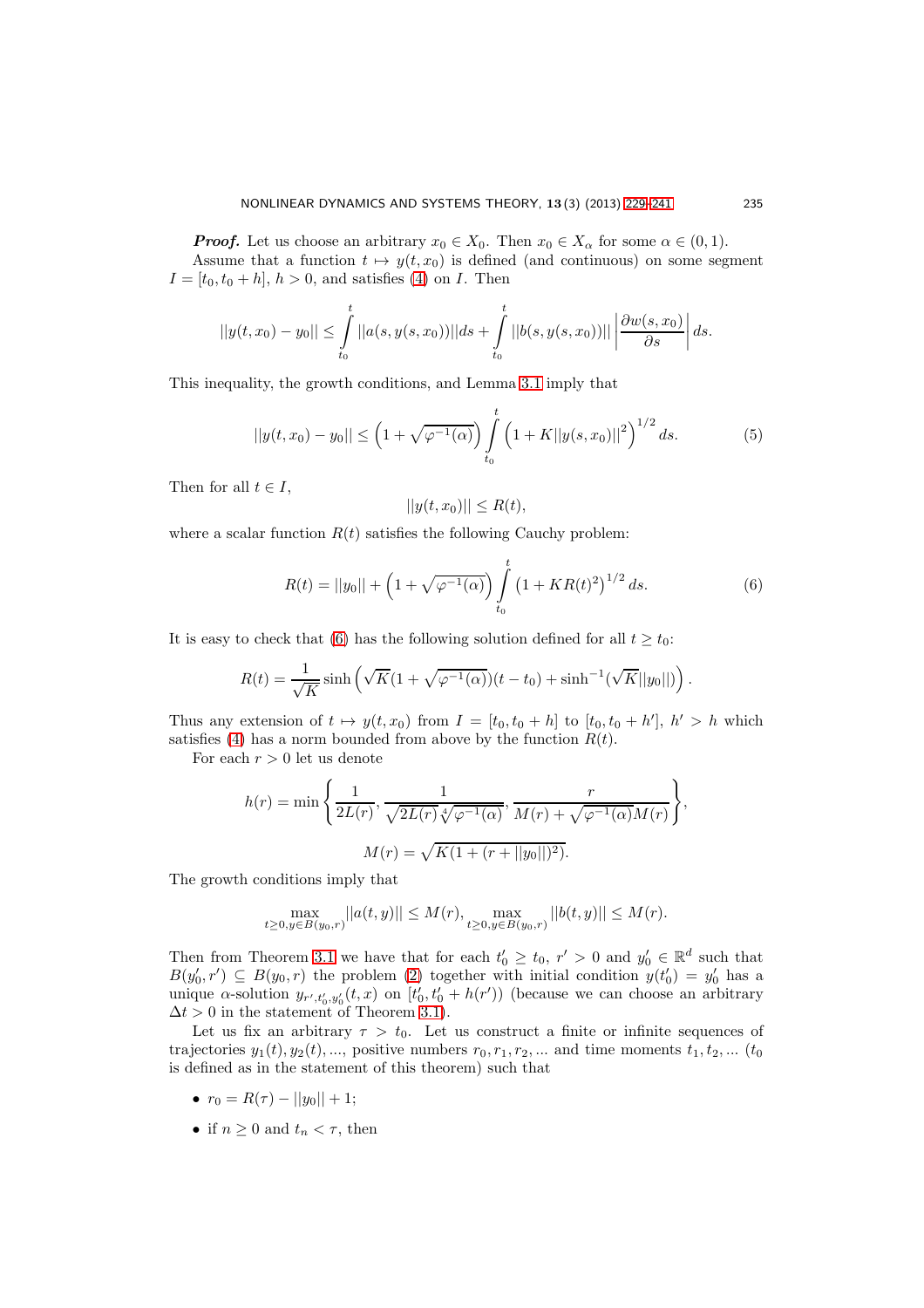#### 236 O.S. BYCHKOV AND IE.V. IVANOV

- $-t_{n+1} = t_n + h(r_n)/2,$
- $y_{n+1}(t) = y_{r_n,t_n,y_n(t_n)}(t,x_0)$  for all  $t \in [t_n,t_{n+1}]$  (here  $y_0(.) = y_0$ ),
- $-r_{n+1} = r_0 (R(t_{n+1}) ||y_0||).$

The sequence  $(t_n)$  is increasing and  $(r_n)$  is decreasing (because the function R is strictly monotone). These sequences may be finite, if  $(t_n)$  reaches or becomes greater than  $\tau$ . It is easy to check by induction on n that the functions  $y_1, y_2, ..., y_n$  are indeed correctly defined and their concatenation is a trajectory which satisfies [\(2\)](#page-3-0)-[\(3\)](#page-3-1) on  $[t_0, t_n]$  using the inclusion  $B(y_n(t_n), r_n) \subseteq B(y_0, r_0)$  which follows from [\(5\)](#page-6-1) and [\(6\)](#page-6-0).

If we assume that the sequence  $(t_n)$  is infinite, then it is bounded from above (by  $\tau$ ) and the equation  $t_{n+1} = t_n + h(r_0 - R(t_n) + ||y_0||)/2$  holds for all  $n \geq 1$ . Then because of continuity of the functions h and R, we have  $h(r_0 - R(\lim_{n\to\infty} t_n) + ||y_0||) =$  $h(1 + R(\tau) - R(\lim_{n \to \infty} t_n)) = 0$ . But this is impossible when  $\lim_{n \to \infty} t_n < \tau$ . Thus the sequence  $(t_n)$  is finite or its elements tend to  $\tau$ . This implies that there exists a trajectory  $t \mapsto y(t, x_0)$  which satisfies [\(2\)](#page-3-0)-[\(3\)](#page-3-1) on  $[t_0, \tau)$ .

Because  $\tau > t_0$ ,  $\alpha \in (0, 1)$  and  $x_0 \in X_\alpha$  are arbitrary, we conclude that the problem [\(2\)](#page-3-0)-[\(3\)](#page-3-1) has a unique solution on  $[t_0; +\infty)$  in the sense of Definition [3.1.](#page-4-3) Uniqueness of this solution (in sense of Definition [3.2\)](#page-4-1) easily follows from Theorem [3.1.](#page-4-2)  $\Box$ 

#### 4 Numerical Solution

**Definition 4.1** The  $(t, \alpha)$ -cut of a solution of the equation [\(4\)](#page-4-0) is the set

$$
Y(t, \alpha) = \{ y(t, x) \, | \, x \in X_{\alpha} \},
$$

where  $t \in \mathbb{R}_+$ ,  $\alpha \in [0, 1)$ .

The  $(t, \alpha)$ -cut contains all points which can be reached by  $\alpha$ -trajectories of a solution at time t. The family of all cuts of the solution gives a complete description of its distribution.

**Definition 4.2** An estimate of  $(t, \alpha)$ -cut of the solution of the equation [\(4\)](#page-4-0) is a set  $\hat{Y}(t,\alpha) \subseteq \mathbb{R}^n$  such that the  $(t,\alpha)$ -cut  $Y(t,\alpha)$  is a dense subset of  $\hat{Y}(t,\alpha)$ .

By a numerical solution of the equation [\(4\)](#page-4-0) we mean some numerical representation of a family of estimates of  $(t_i, \alpha_i)$ -cuts for a finite set of pairs  $\{(t_i, \alpha_i) | i \in I\}$ . The numerical solution gives information about sets which can be reached by the solution of [\(4\)](#page-4-0) with a given level of possibility.

Let us associate with the equation [\(4\)](#page-4-0) the following dynamical system with scalar input control  $u(t)$ :

<span id="page-7-0"></span>
$$
dz(t) = a(t, z(t))dt + b(t, z(t))u(t),
$$
\n
$$
(7)
$$

<span id="page-7-1"></span>
$$
z(t_0) = y_0. \tag{8}
$$

Let us denote by  $BU(r)$  the set of all bounded measurable controls  $u : \mathbb{R}_+ \to \mathbb{R}$  such that  $\sup_t |u(t)| \leq r$ .

**Theorem 4.1** [\[6\]](#page-11-12). The set  $U(t, \alpha) \subseteq \mathbb{R}^n$  of all points which can be reached by the system [\(7\)](#page-7-0), [\(8\)](#page-7-1) at time t by means of controls  $u \in BU\left(\sqrt{\varphi^{-1}(\alpha)}\right)$  is an estimate of  $(t, \alpha)$ -cut of the solution of equation  $(4)$ .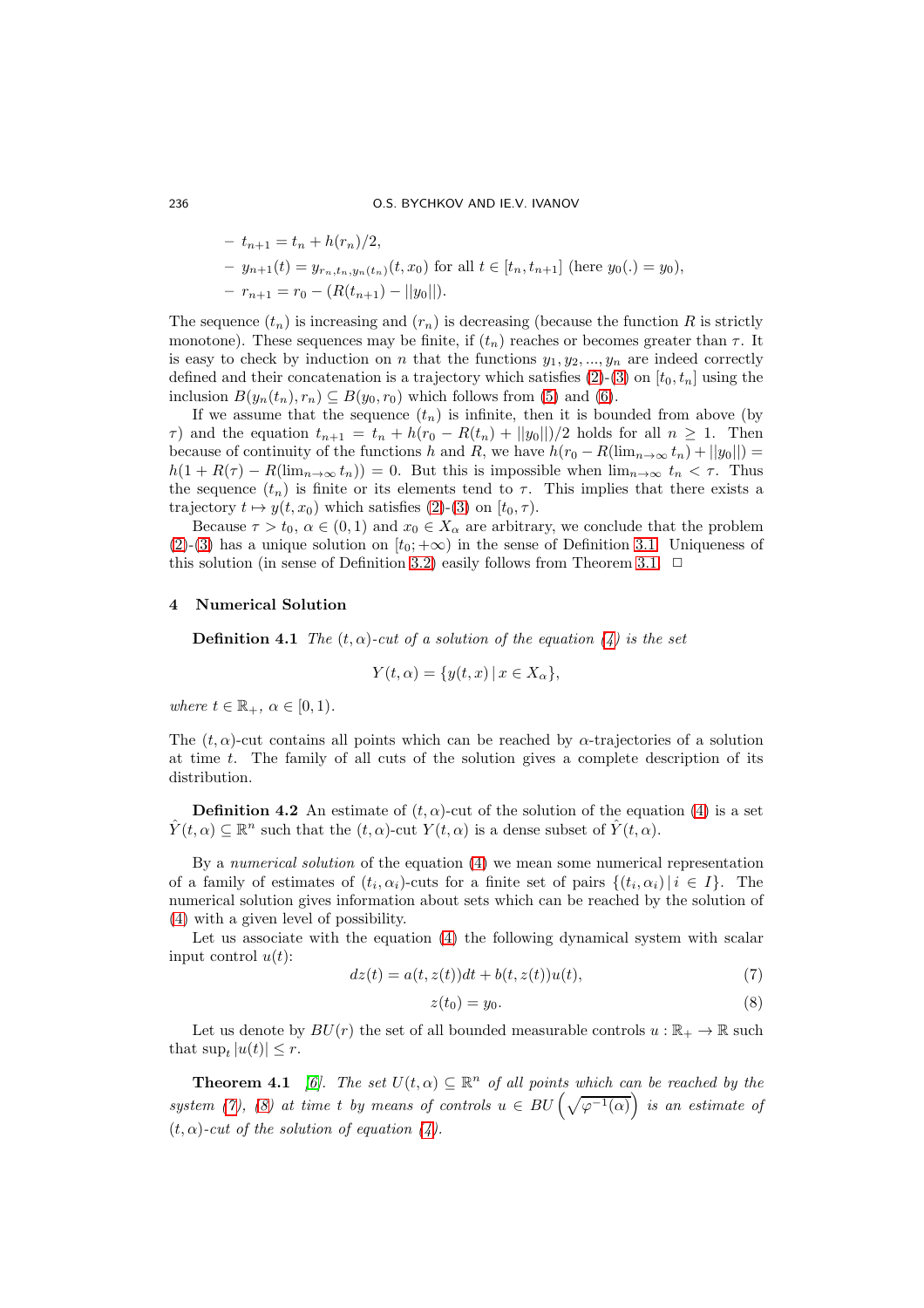This theorem reduces the problem of finding numerical solution of the equation [\(4\)](#page-4-0) to the problem of finding reachable sets of the controlled system [\(7\)](#page-7-0), [\(8\)](#page-7-1). The problem of finding reachable sets is well studied [\[1\]](#page-11-13) and can be solved numerically using existing tools such as dynamic programming.

#### 5 Numeric Example

Let us consider how the results obtained above can be applied to the problem of modeling dynamics of epidemics. We start with a simple Ross epidemic model [\[18\]](#page-12-4). In this model the population of  $N$  individuals is divided into two groups:

- susceptible individuals,  $S$ ;
- $\bullet$  infective individuals,  $I$ .
- It is assumed that the following statements hold:
- (1) the population is homogeneous, there are no births, deaths, immigrations and emigrations;
- (2) there is no latent period of the infection, recoveries from illness are not taken into account;
- (3) the infection rate is proportional to the fraction of infectives.

The model is described by the following equations:

<span id="page-8-0"></span>
$$
S(t) = N - I(t),\tag{9}
$$

<span id="page-8-1"></span>
$$
\frac{dI}{dt} = aI(t)(N - I(t)),\tag{10}
$$

where  $S(t)$  and  $I(t)$  are the numbers of susceptible and infective individuals at time t, N is the total number of individuals (constant),  $a$  is a positive constant.

The model [\(9\)](#page-8-0)-[\(10\)](#page-8-1) can be improved by taking into account recovery and transmission of disease from external source as described in [\[9\]](#page-11-14). Let us denote by  $y(t) = I(t)/N$  the fraction of infected individuals. The improved model has the form

<span id="page-8-2"></span>
$$
y'(t) = ay(t)(1 - y(t)) - by(t) + c(1 - y(t)),
$$
\n(11)

where

- $a > 0$  is the rate of transmission from individual to individual;
- $b > 0$  is the rate of recovery;
- $c > 0$  is the rate of transmission from external source.

Although the model  $(11)$  is more accurate than  $(9)-(10)$  $(9)-(10)$ , it is still a rather rough simplification of the real dynamics of epidemics. To take into account inaccuracy of [\(9\)](#page-8-0), following [\[9\]](#page-11-14) let us add a dynamic uncertainty to this model:

$$
dy(t,x) = ay(t,x)(1 - y(t,x))dt - by(t,x)dt + c(1 - y(t,x))dt + \sigma(y(t))dw(t,x), \quad (12)
$$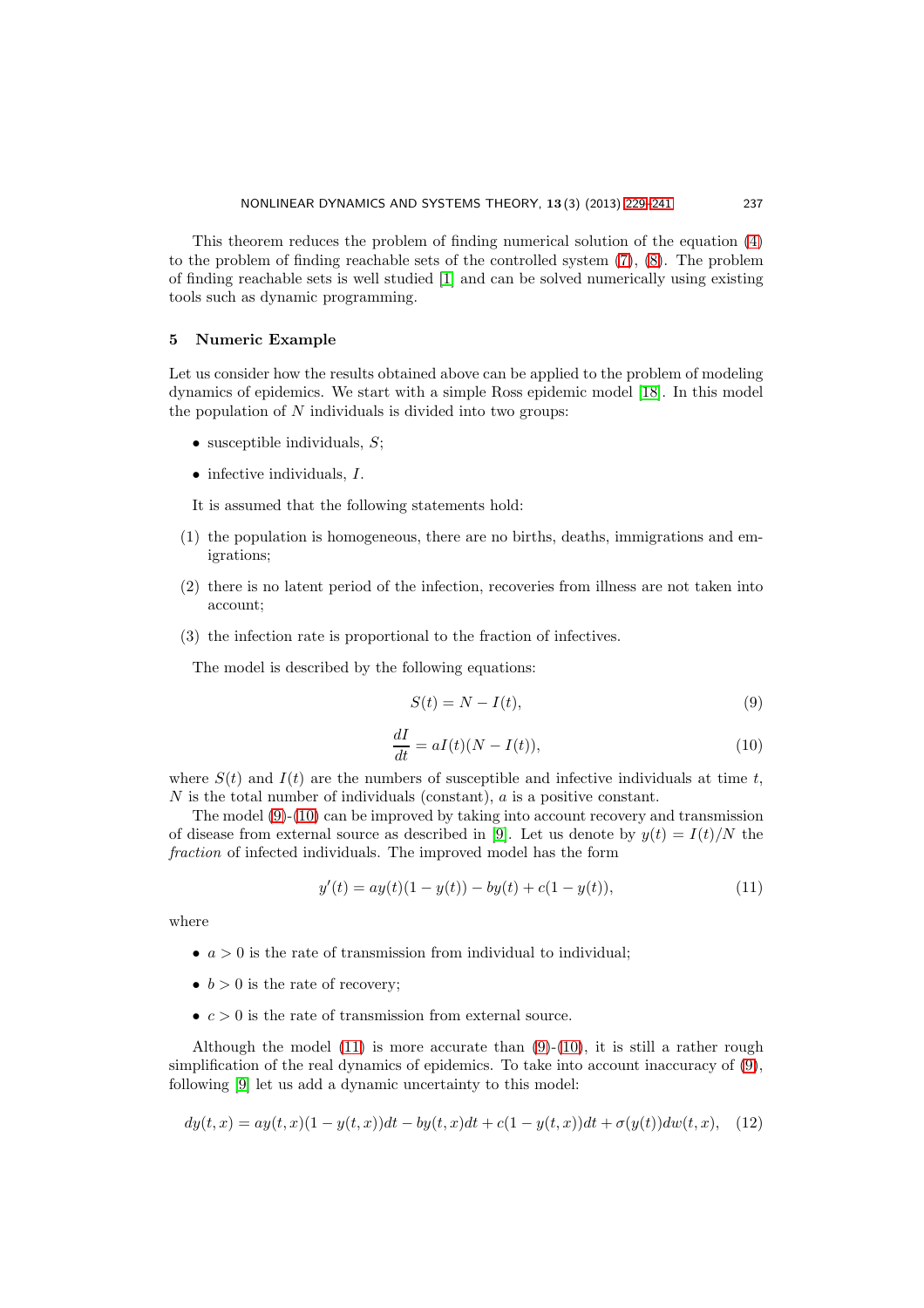where  $\sigma(y)$  is a function of the form  $\delta y(1-y)$ ,  $\delta > 0$ . This equation differs from a stochastic epidemic model proposed in [\[9\]](#page-11-14) in that the uncertainty is modeled by a possibilistic walk process  $w(t, x)$  instead of the Wiener process. This allows one to estimate the influence of uncertainties on propagation of epidemics on the basis of expert opinions [\[11,](#page-11-3) [20\]](#page-12-0) instead of statistical data (the latter may be very limited for new or unfamiliar types of infections).

Then we obtain the final possibilistic epidemic model:

<span id="page-9-0"></span>
$$
dy(t, x) = ay(t, x)(1 - y(t, x))dt - by(t, x)dt +
$$
  
+c(1 - y(t, x))dt + \delta y(t)(1 - y(t, x))dw(t, x),  

$$
y(0, x) = y_0.
$$
 (13)

It is not difficult to check that this problem has a unique solution (to simplify this task it is sufficient to assume that y always takes values in  $[0,1]$ , because it represents a fraction of infected individuals).

The solution  $y(t, x)$  is a possibilistic process. Let us find an estimate of  $\alpha$ -cut of  $y(t, x)$ . Let us apply the system [\(7\)](#page-7-0)-[\(8\)](#page-7-1) to the equation [\(13\)](#page-9-0):

<span id="page-9-1"></span>
$$
z'(t) = az(t)(1 - z(t)) - bz(t) ++c(1 - z(t)) + \delta z(t)(1 - z(t))u(t),z(0) = y_0.
$$
 (14)

Let us define  $y_1(t)$ ,  $y_2(t)$  as solutions of the following equations:

<span id="page-9-3"></span><span id="page-9-2"></span>
$$
y'_1(t) = ay_1(t)(1 - y_1(t)) - by_1(t) + c(1 - y_1(t)) -
$$
\n
$$
-\sqrt{\varphi^{-1}(\alpha)}|\delta y_1(t)(1 - y_1(t))|, \quad y_1(0) = y_0,
$$
\n
$$
y'_2(t) = ay_2(t)(1 - y_2(t)) - by_2(t) + c(1 - y_2(t)) +
$$
\n
$$
+\sqrt{\varphi^{-1}(\alpha)}|\delta y_2(t)(1 - y_2(t))|, \quad y_2(0) = y_0.
$$
\n(16)

It is easy to verify that the segment  $[y_1(t), y_2(t)]$  is a reachable set at time t for the system [\(14\)](#page-9-1) with controls  $u \in BU(\sqrt{\varphi^{-1}(\alpha)})$ . So the set  $[y_1(t), y_2(t)]$  is an estimate of  $\alpha$ -cut of the solution of [\(14\)](#page-9-1) by Theorem [\[6\]](#page-11-12).

Assume that  $\alpha > \varphi(a^2/\delta^2)$ . Then non-negative stationary solutions of the equations [\(15\)](#page-9-2), [\(16\)](#page-9-3) are given by the following expressions:

$$
\hat{y}_1(\alpha) = \frac{a - b - c + \delta C_{\alpha} + \sqrt{(a - b + c + \delta C_{\alpha})^2 + 4bc}}{2(a + \delta C_{\alpha})},
$$

$$
\hat{y}_2(\alpha) = \frac{a - b - c - \delta C_{\alpha} + \sqrt{(a - b + c - \delta C_{\alpha})^2 + 4bc}}{2(a - \delta C_{\alpha})},
$$

where  $C_{\alpha} = \sqrt{\varphi^{-1}(\alpha)}$ .

Thus we can accept that for large  $t$ , the fraction of infected individuals belongs to the segment  $[\hat{y}_1(\alpha), \hat{y}_2(\alpha)]$  with the level of possibility  $\alpha$ .

Let us consider a numerical example.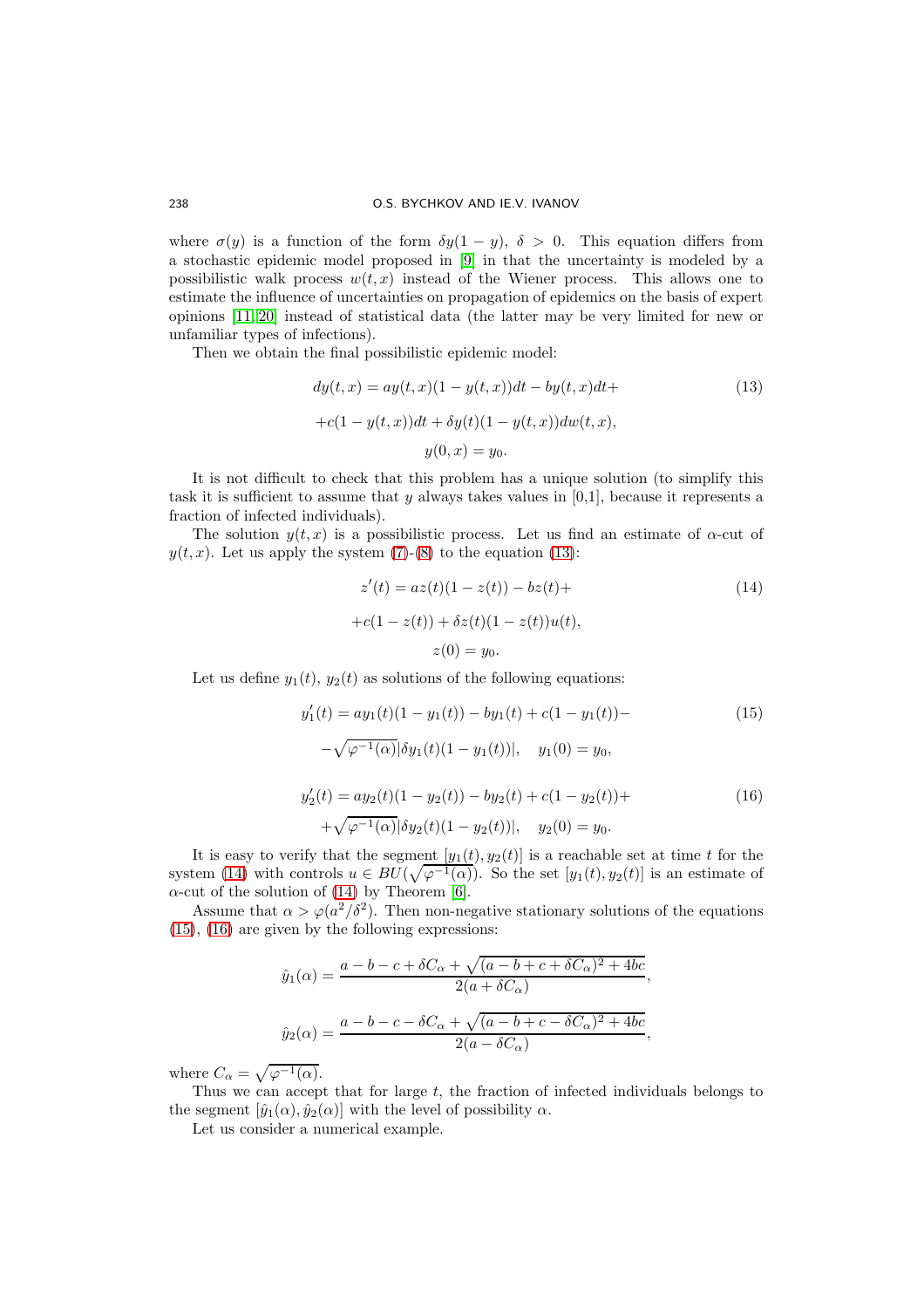

**Figure 1:** The lower and upper bound for the fraction of infected individuals when  $a = 1$ . The horizontal axis represents the possibility level  $\alpha$ .



Figure 2: The lower and upper bounds for the fraction of infected individuals for different values of parameter a.

Example 5.1 Let  $\varphi(x) = \exp(-x)$ ,  $a = 1$ ,  $b = 0.4$ ,  $c = 0.01$ ,  $\delta = 0.1$ . Figure 1 shows the curves  $\hat{y}_1$  (lower bound) and  $\hat{y}_2$  (upper bound). The horizontal axis represents the possibility level  $\alpha$ . Figure 2 shows the similar curves for different values of a (but the possibility level  $\alpha$  is represented on vertical axis).

Figures 1 and 2 were produced by the following MATLAB [\[17\]](#page-12-5) program:

```
function r = f(alpha, a, s)b = 0.4; c = 0.01;
  dC = s * 0.1 * sqrt(-log(alpha));
```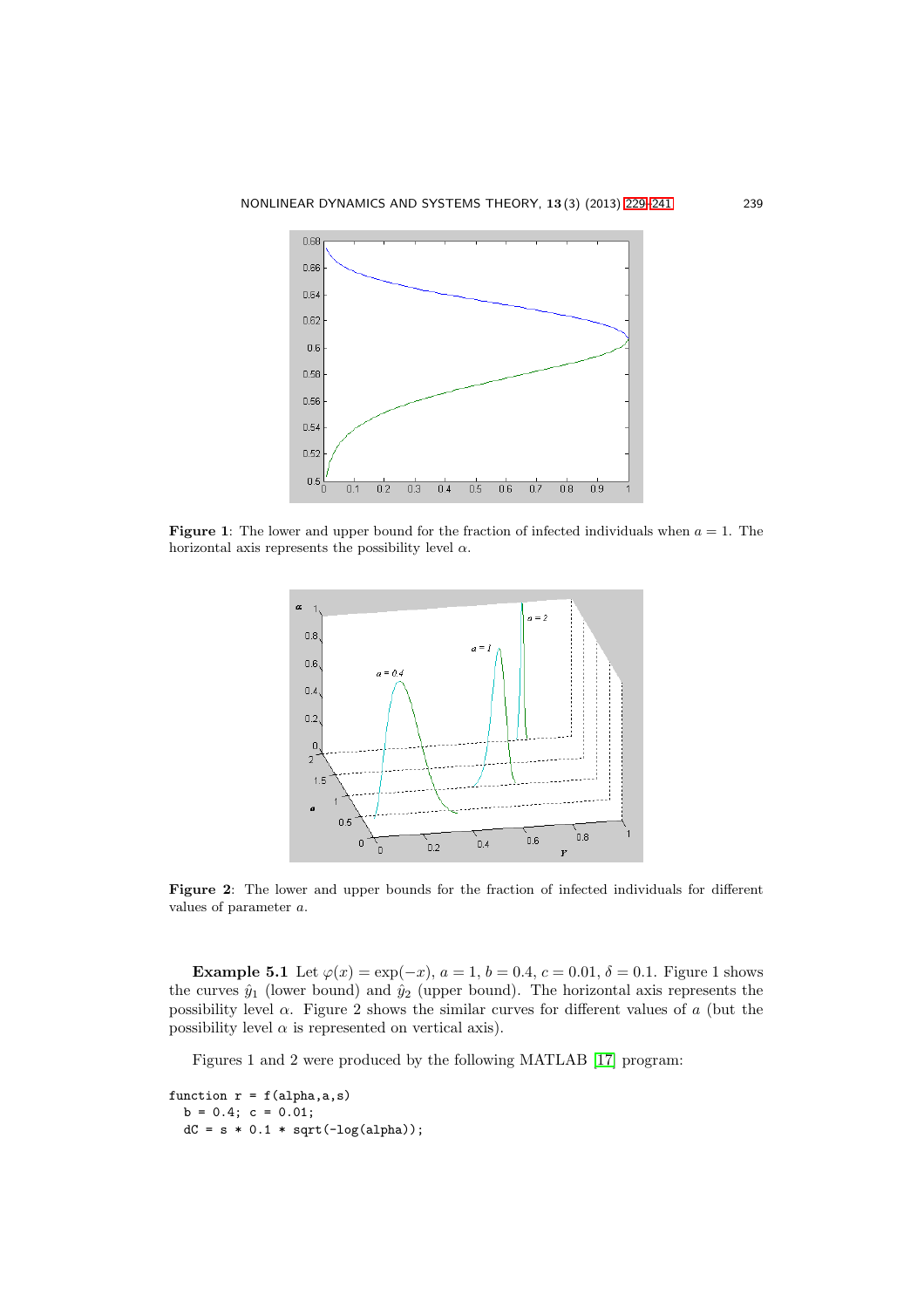```
r = (a-b-c+dC + sqrt((a-b+c+dC).^2+4*b*c))./(2*(a+dC));
I = 0.01:0.01:1; \text{ nul} = \text{zeros}(\text{length}(I));plot3(f(I,0.4,1),nul+0.4,I, f(I,0.4,-1),nul+0.4,I); hold on
plot3(f(I,1,1),null+1,I, f(I,1,-1),null+1,I);plot3(f(I,2,1),nul+2,I, f(I,2,-1),nul+2,I);
```
#### 6 Conclusion

In the paper we have studied the problem of modeling of uncertain dynamics using the methods of possibility theory. We have constructed a new class of uncertain differential equation with respect to a possibilistic walk process. We have studied the problems of existence and uniqueness of solutions of these equations and proposed a method which can be used to solve them numerically.

The obtained results can be used for modeling social-economic and ecological phenomena, medical diagnostic tasks, and other uncertain processes or phenomena in which available statistical information is not sufficient for constructing a reliable stochastic model, or the uncertainty has a non-probabilistic nature.

#### <span id="page-11-13"></span><span id="page-11-0"></span>References

- [1] Aubin, J.P. Fuzzy differential inclusions. Problems of Control and Information Theory 19 (1990) 55–67.
- <span id="page-11-5"></span>[2] Buckley, J.J. and Feuring, T. Fuzzy differential equations. Fuzzy Sets and Systems 110 (2000) 43–54.
- <span id="page-11-6"></span>[3] Buckley, J.J. and Qu, Y. Solving fuzzy equations: a new solution concept. Fuzzy Sets and Systems 50 (1992) 1–14.
- <span id="page-11-4"></span>[4] Bychkov, A.S. Modelling and studying fuzzy dynamical systems. Journal of Mathematical Sciences 3 (2009) 466–479.
- <span id="page-11-11"></span>[5] Bychkov, O.S., Ivanov, Ie.V. Existence of a coherent  $\kappa$ -additive extension of measures in possibility theory. J. Control Systems and Computers 6 (2009) 35–41 [Russian]
- <span id="page-11-12"></span>[6] Bychkov, O.S. and Ivanov, Ie.V. Numerical solution of a fuzzy differential equation. J. Mathematical machines and systems 1 (2009) 31–39. [Ukrainian]
- <span id="page-11-1"></span>[7] Bychkov, O.S. About possibility theory and its application. Reports of National Academy of Sciences of Ukraine 5 (2007) 7–12. [Ukrainian]
- <span id="page-11-7"></span>[8] Chen, X.W. and Liu, B. Existence and uniqueness theorem for uncertain differential equations. Fuzzy Optimization and Decision Making 1 (2010) 69–81.
- <span id="page-11-14"></span>[9] Cobb, L. and Thrall, R.M. Mathematical frontiers of the social and policy sciences. In: Proc. AAAS Selected Symposium. Boulder, Colorado, Westview Press, Inc., 1981.
- <span id="page-11-2"></span>[10] Cooman, G. Possibility theory. Part I: Measure- and integral-theoretic groundwork. International Journal of General Systems 25 (1997) 291-371.
- <span id="page-11-9"></span><span id="page-11-3"></span>[11] Dubois, D. and Prade, H. Possibility theory. Plenum Press, New York, 1988.
- [12] Friedmanan, Y. and Sandler, U. A new approach to fuzzy dynamics. In: Proc. of the 12th IAPR International Conf. Jerusalem, Israel, 1994.
- <span id="page-11-8"></span>[13] Kaleva, O. The Cauchy problem for fuzzy differential equations. Fuzzy Sets and Systems 35 (1990) 389–396.
- <span id="page-11-10"></span>[14] Kloeden, P. E. Fuzzy dynamical systems. Fuzzy Sets and Systems 7 (1982) 275–296.